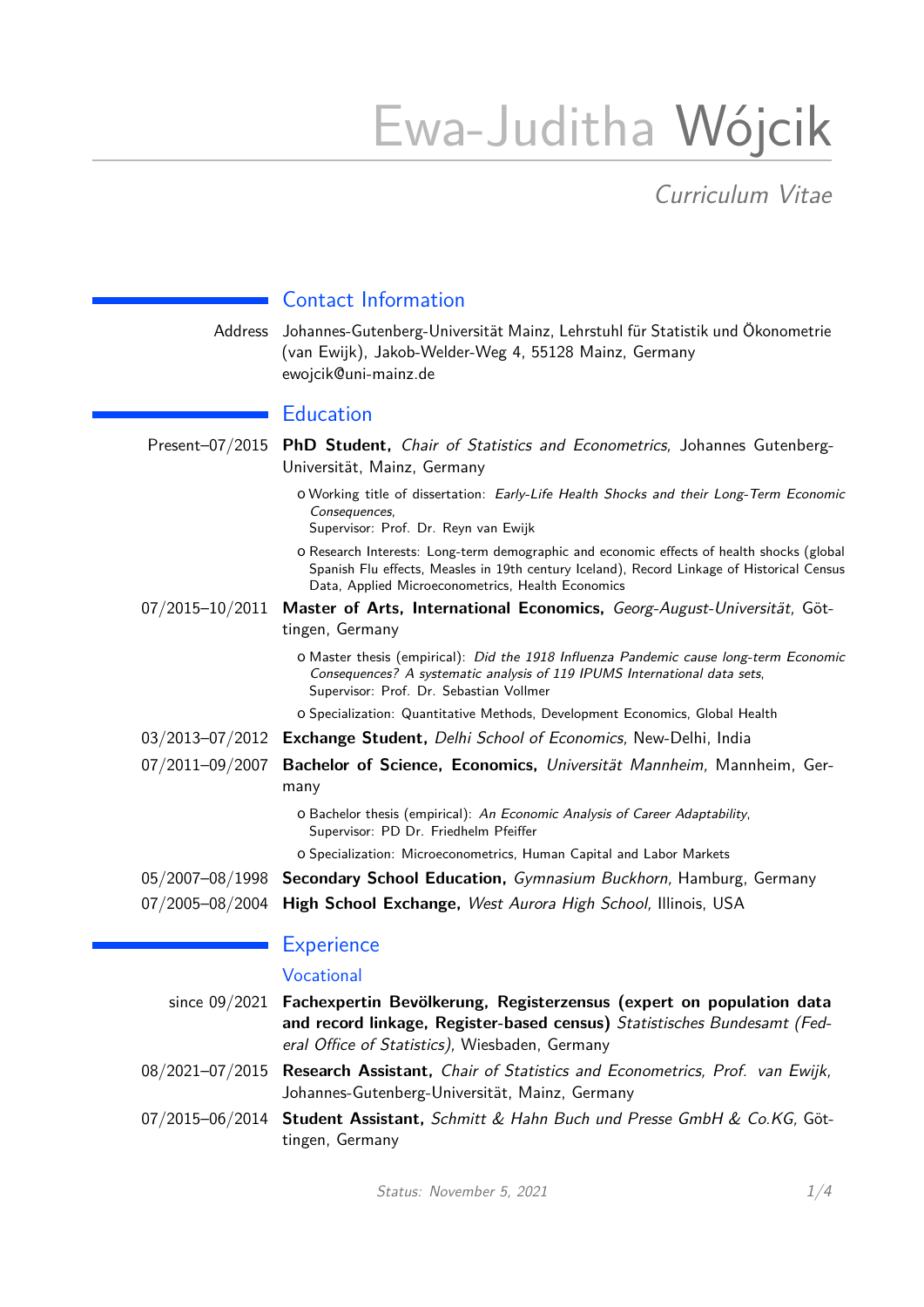| 07/2015-06/2014 Student Research Assistant, Chair of Development Economics, Prof. Dr.<br>Sebastian Vollmer, Georg-August-Universität, Göttingen, Germany |  |
|----------------------------------------------------------------------------------------------------------------------------------------------------------|--|
| 07/2014-06/2014 Student Assistant, Hotel Freizeit In GmbH, Göttingen, Germany                                                                            |  |
| 11/2013-10/2013 Student Research Assistant, Chair of Development Economics, Prof. Dr.<br>Sebastian Vollmer, Georg-August-Universität, Göttingen, Germany |  |
| 09/2013-08/2013 Student Research Assistant, Chair of Development Economics, Prof. Dr.<br>Stephan Klasen, Georg-August-Universität, Göttingen, Germany    |  |
| 07/2012-02/2012 Student Research Assistant, Chair of Development Economics, Prof. Dr.<br>Stephan Klasen, Georg-August-Universität, Göttingen, Germany    |  |

# Internships

| 09/2013–08/2013 Summer Intern, HORBACH Wirtschaftsberatung GmbH, Göttingen, Germany |  |  |  |  |  |
|-------------------------------------------------------------------------------------|--|--|--|--|--|
|-------------------------------------------------------------------------------------|--|--|--|--|--|

09/2011–01/2011 **Intern,** Research Unit Labour Markets, Human Resources and Social Policy, Centre for European Economic Research, Mannheim, Germany

# Academic Experience

# **Publications**

.

- Working Paper Vollmer, S. and J. Wójcik (2017).[T](http://www.uni-goettingen.de/en/67061.html)he long-term consequences of the global 1918 influenza pandemic: A systematic analysis of 117 IPUMS international census data sets, Courant Research Centre: Poverty, Equity and Growth - Discussion Papers No. 242, Göttingen, Germany. Also available at SSRN: <https://ssrn.com/abstract=3083584>
	- Book Chapter Spindler, K., S. Vollmer and J. Wójcik (2016). Globale Armut und Gesundheit. In: Tamcke, M. (Hrsg.) [Armut und Gesundheit.](https://doi.org/10.17875/gup2016-910) Göttingen International Health Network. Universitätsverlag Göttingen, S. 11 - 25. ISBN 978-3-86395-257-0

## Conferences & Summer Schools

- 04/2019 Summer School, [Advanced Econometrics with Jeffrey Wooldridge](https://www.statistics.economics.uni-mainz.de/summerschool2019/), Mainz, Germany
- 09/2018 Conference, Presentation of Did the 1918 Influenza Pandemic cause long-term Economic Consequences? A systematic analysis of 119 IPUMS International data sets, [The social impact of epidemics](https://www.pop.upenn.edu/announcement/social-impact-epidemics-workshop-marking-100-years-great-flu-epidemic-1918-0), Oslo, Norway
- 06/2018 Summer School, Econometric analysis of experimental data, Mainz, Germany
- 05/2018 Summer School, SOEPCampus, Mainz, Germany
- 08/2017 Summer School, Presentation of Did the 1918 Influenza Pandemic cause longterm Economic Consequences? A systematic analysis of 119 IPUMS International data sets, [CINCH Academy 2017](https://cinch.uni-due.de/events/summer-school/cinch-academy-2017/), Essen, Germany
- 07/2017 Summer School, Methods of Policy Evaluation?, Barcelona, Spain
- 01/2017 Conference, Poster presentation of Did the 1918 Influenza Pandemic cause long-term Economic Consequences? A systematic analysis of 119 IPUMS In-ternational data sets, [Alpine Population Conference 2017](http://www.population-europe.eu/event/3rd-alpine-population-conference-alp-pop-2017-la-thuile-aosta-valley-italy-january-15-18-2017), La Thuile, Italy
- 08/2015 Conference, European Economic Association Conference 2017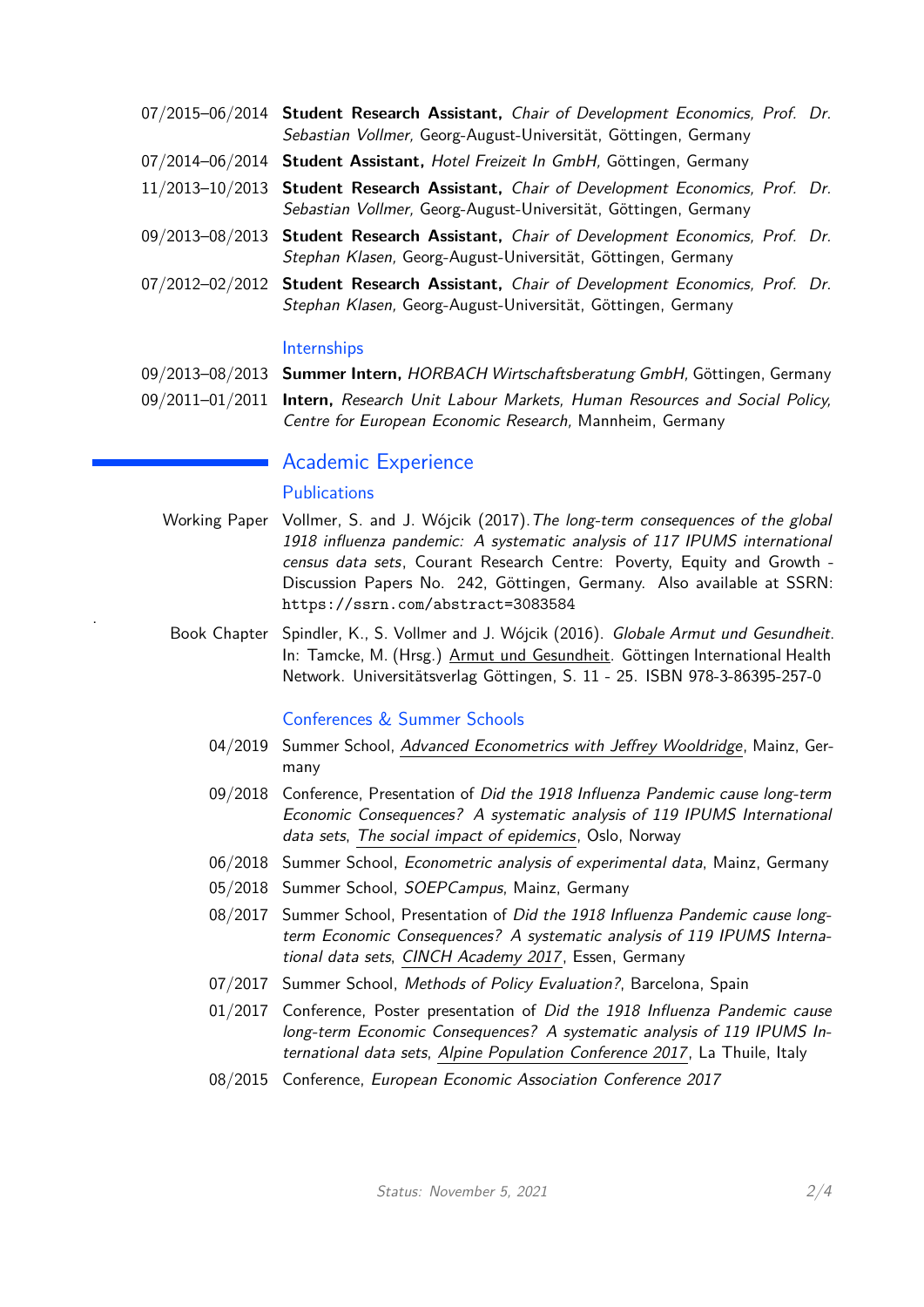# Teaching Experience

| Winter Term 2016/17 & Lecture, Statistik (Statistics), 2nd year Bachelor, Hochschule Mainz - Univer-<br>Summer Term 2017 sity of Applied Sciences, Mainz, Germany |
|-------------------------------------------------------------------------------------------------------------------------------------------------------------------|
| Each Winter Term Supervision Student Tutors, Statistik II (Statistics), 2nd year Bachelor, Jo-<br>2016/17 - 2020/21 hannes Gutenberg-Universität, Mainz, Germany  |
| Each Summer Term Practical, Empirische Wirtschaftsforschung (Econometrics), 3rd year Bache-<br>2016 - 2021 lor, Johannes Gutenberg-Universität, Mainz, Germany    |
| Winter Term 2015/16 Practical, Statistik II (Statistics), 2nd year Bachelor, Johannes Gutenberg-<br>Universität, Mainz, Germany                                   |

# Achievements & Memberships

## Prizes

2017 Best Paper Award, Did the 1918 Influenza Pandemic cause long-term Economic Consequences? A systematic analysis of 119 IPUMS International data sets, [CINCH Academy 2017](https://aheblog.com/2017/09/12/meeting-round-up-cinch-academy-2017/), Essen, Germany

## **Scholarships**

- 2018 Udacity, Udacity
- 2012 A New Passage to India, DAAD German Academic Exchange Service, Bonn, Germany
- 2004 Scholarship for student exchange, School Board, Hamburg, Germany

#### Mentoring Relationships

- Since 2015 Christine de Pizan-Mentoring, Johannes Gutenberg-Universität, Mainz, Germany
- Since 2011 ABSOLVENTUM Uni Mannheim, Universität Mannheim, Mannheim, Germany

# Extracurricular Activities

- 12/2016 04/2020 **Representative Research Assistants,** [Faculty Council \(Fachbereichsrat\)](http://www.rewi.uni-mainz.de/464_DEU_HTML.php), Faculty of Law, Management and Economics, Johannes Gutenberg-Universität, Mainz, Germany
- 05/2014 04/2018 **Volunteer,** [DAAD IndiAlumni Netzwerk e.V.](www.http://indialumni.de/), Hamburg, Germany
	- 2014 **Tutor,** Internationaler Herbstkurs 2014, Georg-August-Universität, Göttingen, Germany
	- 2010 **Instructor,** Institut für Sport, Universität Mannheim, Mannheim, Germany
	- 2008 2007 **Student representative,** Curt-Sandig-Haus, Mannheim, Germany
	- 2007 2005 **Volunteer,** [AFS Interkulturelle Begegnung e.V.](https://www.afs.de/), Hamburg, Germany

# ■ Languages

German Native speaker Polish Native speaker English Fluent